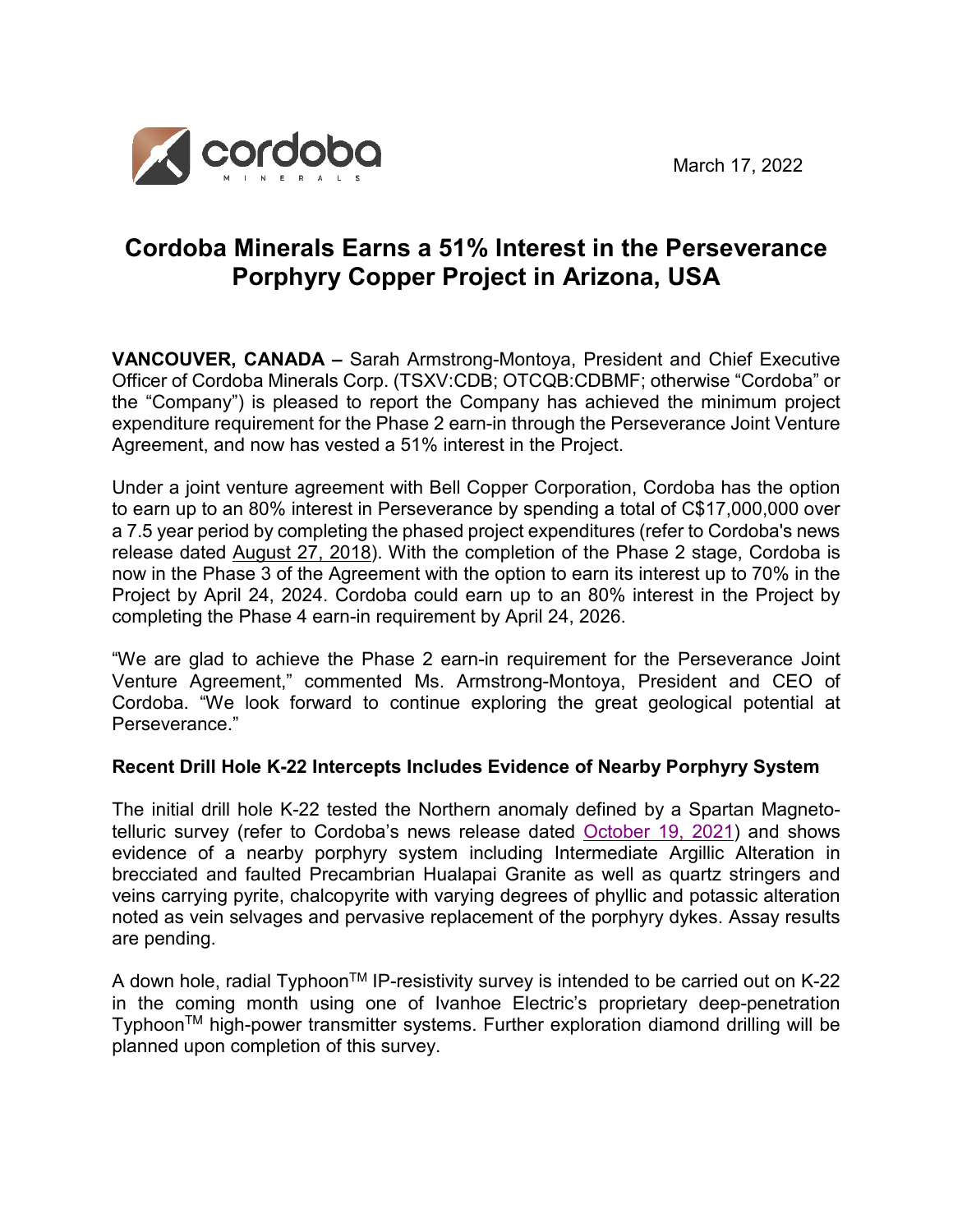### **Technical Information & Qualified Person**

The technical information in this release has been reviewed and verified by Charles N. Forster, P.Geo., a Qualified Person for the purpose of National Instrument 43-101. Mr. Forster is the Vice President Exploration for Cordoba and is not considered independent under National Instrument 43-101.

#### **About Cordoba**

Cordoba Minerals Corp. is a mineral exploration company focused on the exploration, development and acquisition of copper and gold projects. Cordoba is developing its 100%-owned San Matias Copper-Gold-Silver Project, which includes the Alacran Deposit and satellite deposits at Montiel East, Montiel West and Costa Azul, located in the Department of Cordoba, Colombia. Cordoba is also exploring the Perseverance Copper Project in Arizona, USA, under a Joint Venture and Earn-In Agreement with Bell Copper Corporation. For further information, please visit [www.cordobaminerals.com.](http://www.cordobaminerals.com/)

ON BEHALF OF THE COMPANY Sarah Armstrong-Montoya, President and Chief Executive Officer

#### **Information Contact**

Ran Li +1-604-689-8765 info@cordobamineralscorp.com

*Neither the TSX Venture Exchange nor its Regulation Services Provider (as that term is defined in the policies of the TSX Venture Exchange) accept responsibility for the adequacy or accuracy of this release.*

#### **Forward-Looking Statements**

*This news release includes "forward-looking statements" and "forward-looking information" within the meaning of Canadian securities legislation. All statements included in this news release, other than statements of historical fact, are forward-looking statements including, without limitation, MT coverage will be extended to the northeast and completely delineate the deep conductive anomaly; the timing and results of the proposed drilling program; and potential for a significant copper discovery. Forward-looking statements include predictions, projections and forecasts and are often, but not always, identified by the use of words such as "anticipate", "believe", "plan", "estimate", "expect", "potential", "target", "budget" and "intend" and statements that an event or result "may", "will", "should", "could" or "might" occur or be achieved and other similar expressions and includes the negatives thereof.*

*Forward-looking statements are based on a number of assumptions and estimates that, while considered reasonable by management based on the business and markets in which Cordoba operates, are inherently subject to significant operational, economic, and competitive uncertainties, risks and contingencies. There* can be no assurance that such statements will prove to be accurate and actual results, and future events *could differ materially from those anticipated in such statements. Important factors that could cause actual results to differ materially from the Company's expectations include actual exploration results, interpretation of metallurgical characteristics of the mineralization, changes in project parameters as plans continue to be refined, future metal prices, availability of capital and financing on acceptable terms, general economic, market or business conditions, uninsured risks, regulatory changes, delays or inability to receive required* approvals, and other exploration or other risks detailed herein and from time to time in the filings made by *the Company with securities regulators, including those described under the heading "Risks and Uncertainties" in the Company's most recently filed MD&A. The Company does not undertake to update or*